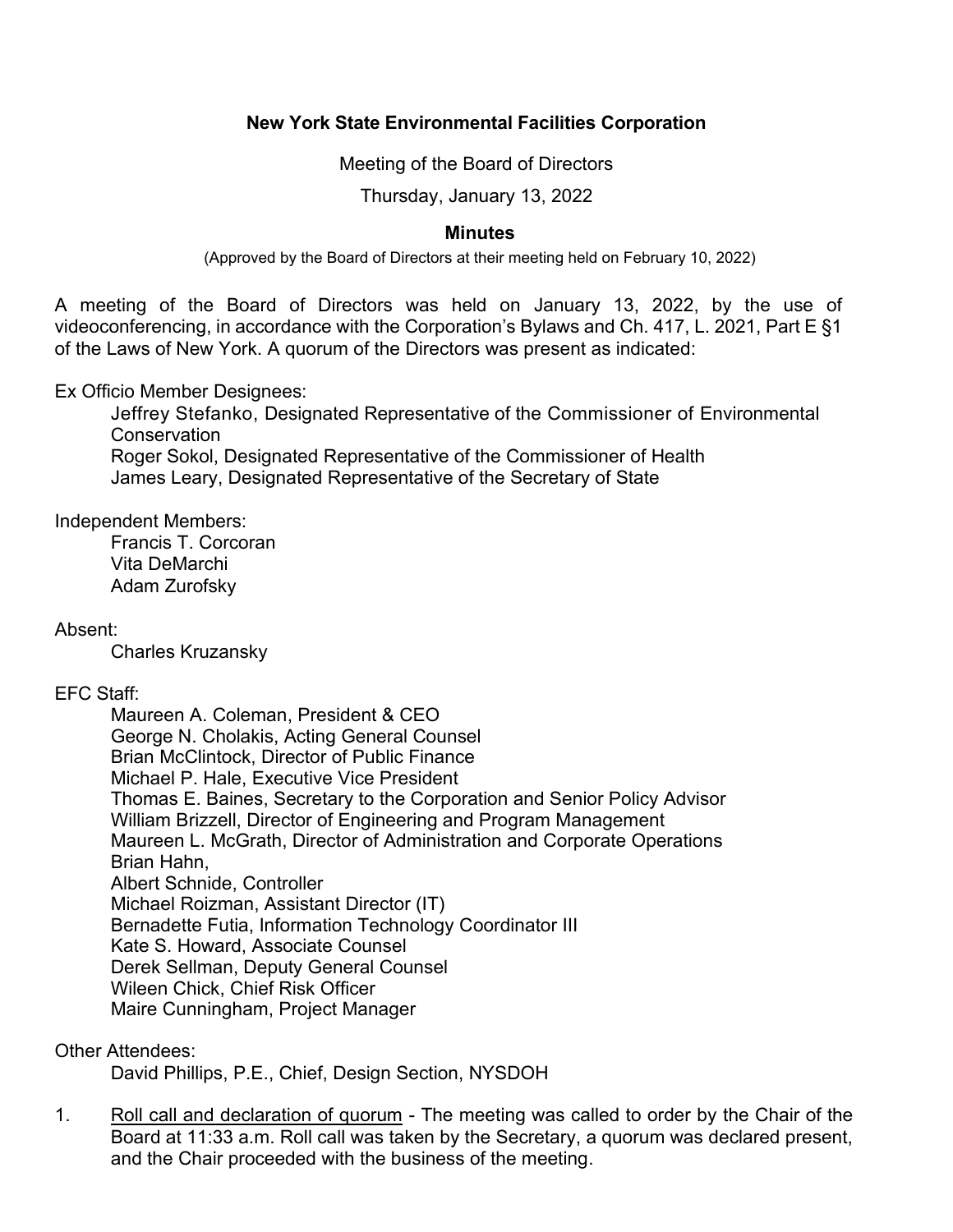2. Approval of Continuation of Delegations of Authority (James Leary)- New Acting Secretary Authority, dated December 16, 2021, which reaffirmed the continuing validity of all of State Robert J. Rodriguez, executed a Continuation of Designations and Delegations of designations and delegations of authority issued by his predecessors Secretary Rossana Rosado and Acting Secretary of State Brendan C. Hughes.

 Upon motion by Mr. Corcoran and seconded by Ms. DeMarchi, the Directors voted unanimously to approve Acting Secretary Rodriguez's continued designation of James Mr. Leary abstained from voting. Following acceptance and approval of the delegation, Mr. Leary to serve as the Secretary of State's designee, at the Corporation's Board meetings. Leary participated in his capacity as a designee for the remainder of the meeting.

- 3. Approval of the Draft Minutes from the December 9, 2021 Board Meeting Upon motion by Mr. Sokol and seconded by Mr. Leary, the minutes from the December 9, 2021 meeting were unanimously approved.
- 4. Report of the Chair No Chair's Report.
- 5. President's Report
	- i. Introductions Michael Hale, Executive Vice President, Wileen Chick, Chief Risk Officer Mr. Hale and Ms. Chick introduced themselves to the Board and gave a brief summary of their respective work experience.
	- ii. Comptroller's CWSRF Audit Ms. Coleman updated the Board on the audit report issued by the Comptroller on December 30, 2021.
	- iii. MWBE EFC received an A+ rating for MWBE program performance in accordance with our annual goal plan.
	- iv. Asset Management RFQ The Board previously received a copy of the RFQ for Engineering Advisor and Program Management Services for Phase 2 of the Asset Management Program. The chosen firm will oversee several engineering firms that will develop asset management programs for municipalities throughout New York State for wastewater infrastructure.
	- v. Infrastructure Investment and Jobs Act Mr. Hale provided updates on the federal Infrastructure Act and EFC's ongoing efforts to ensure readiness when funding is released.
	- vi. Green Innovation Grant Program/Engineering Planning Grants Brian Hahn gave an in-depth presentation on both programs.
- 6. Committee Reports No Committee Reports.
- 7. Unfinished Business No Unfinished business discussed.
- 8. Resolutions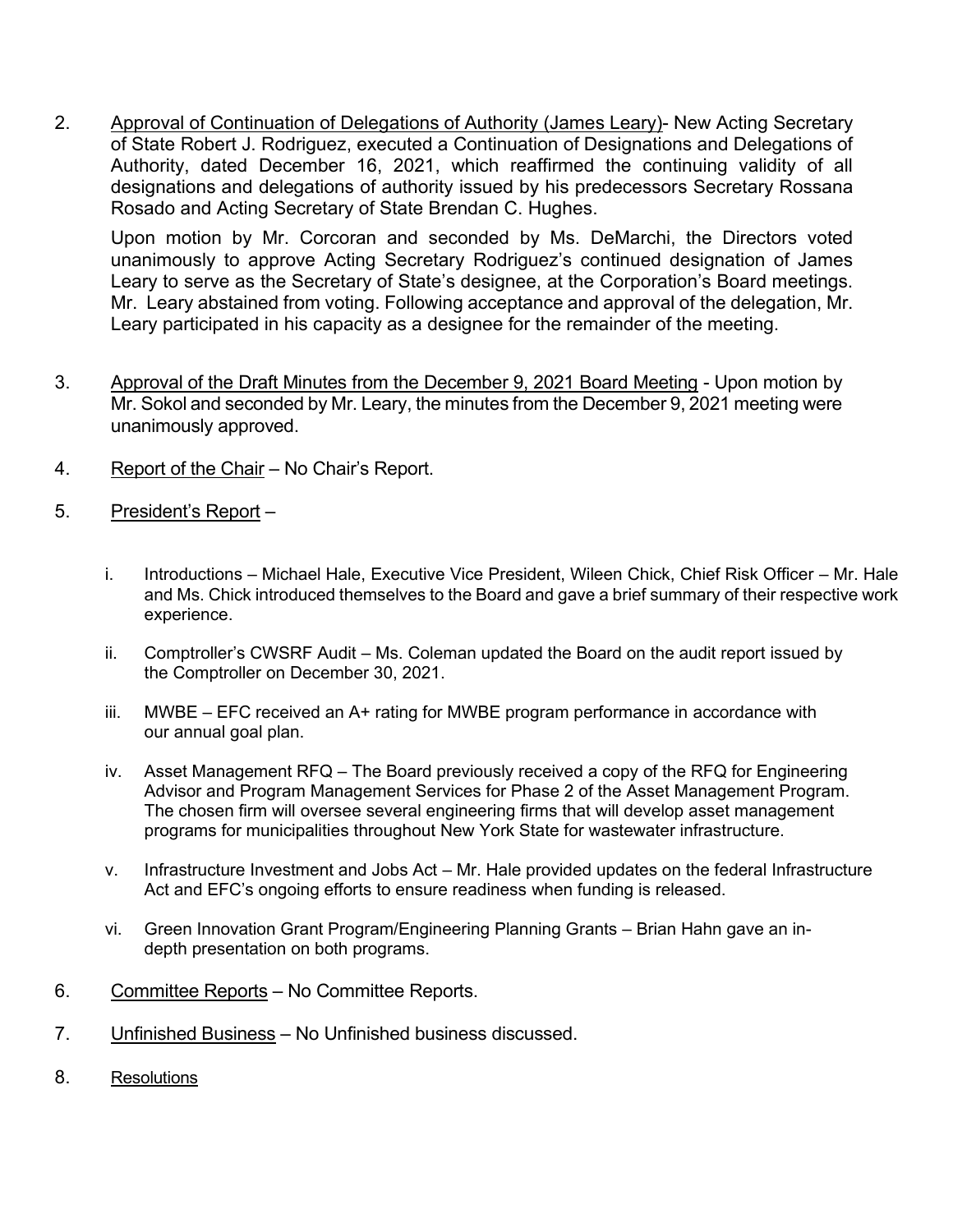#### **Resolution No. 2884**

 Following its introduction by the Secretary, Ms. DeMarchi moved for adoption of the resolution and the motion was seconded by Mr. Corcoran. Discussion ensued and the following resolution was adopted unanimously and made part of the minutes:

## **A RESOLUTION OF THE NEW YORK STATE ENVIRONMENTAL FACILITIES CORPORATION AUTHORIZING THE PRESIDENT OF THE CORPORATION TO TAKE NECESSARY ACTIONS WITH RESPECT TO THE ADMINISTRATION OF THE GREEN INNOVATION GRANT PROGRAM**

#### **Resolution No. 2885**

 Following its introduction by the Secretary, Mr. Sokol moved for adoption of the resolution and the motion was seconded by Mr. Leary. Discussion ensued and the following resolution was adopted unanimously and made part of the minutes:

## **A RESOLUTION OF THE NEW YORK STATE ENVIRONMENTAL FACILITIES CORPORATION AUTHORIZING THE PRESIDENT OF THE CORPORATION TO TAKE NECESSARY ACTIONS WITH RESPECT TO THE ADMINISTRATION OF THE ENGINEERING PLANNING GRANT PROGRAM**

#### **Resolution No. 2886**

 Following its introduction by the Secretary, Mr. Corcoran moved for adoption of the resolution and the motion was seconded by Mr. Sokol. Discussion ensued and the following resolution was adopted unanimously and made part of the minutes:

## **A RESOLUTION OF THE NEW YORK STATE ENVIRONMENTAL FACILITIES CORPORATION SELECTING FINANCIAL ADVISORS TO THE CORPORATION AND AUTHORIZING THE PRESIDENT OF THE CORPORATION OR DESIGNEE TO NEGOTIATE AND ENTER INTO CONTRACTS FOR FINANCIAL ADVISORY SERVICES**

#### **Resolution No. 2887**

 Following its introduction by the Secretary, Ms. DeMarchi moved for adoption of the resolution and the motion was seconded by Mr. Corcoran. Discussion ensued and the following resolution was adopted unanimously and made part of the minutes:

### **A RESOLUTION OF THE NEW YORK STATE ENVIRONMENTAL FACILITIES CORPORATION AMENDING THE PRIOR AUTHORIZATION FOR FINANCIAL ASSISTANCE TO BE PROVIDED BY THE CORPORATION TO CERTAIN RECIPIENTS IN CONNECTION WITH THE DRINKING WATER STATE REVOLVING FUND AND THE NEW YORK STATE WATER INFRASTRUCTURE IMPROVEMENT ACT**

### **Resolution No. 2888**

 Following its introduction by the Secretary, Mr. Sokol moved for adoption of the resolution and the motion was seconded by Mr. Corcoran. Discussion ensued and the following resolution was adopted unanimously and made part of the minutes:

 **A RESOLUTION OF THE NEW YORK STATE ENVIRONMENTAL FACILITIES CORPORATION MAKING CERTAIN DETERMINATIONS AND AUTHORIZING CERTAIN ACTIONS IN CONNECTION WITH THE DRINKING WATER STATE REVOLVING FUND AND AUTHORIZING FINANCIAL ASSISTANCE PAYMENTS TO CERTAIN MUNICIPALITIES TO FUND ELIGIBLE**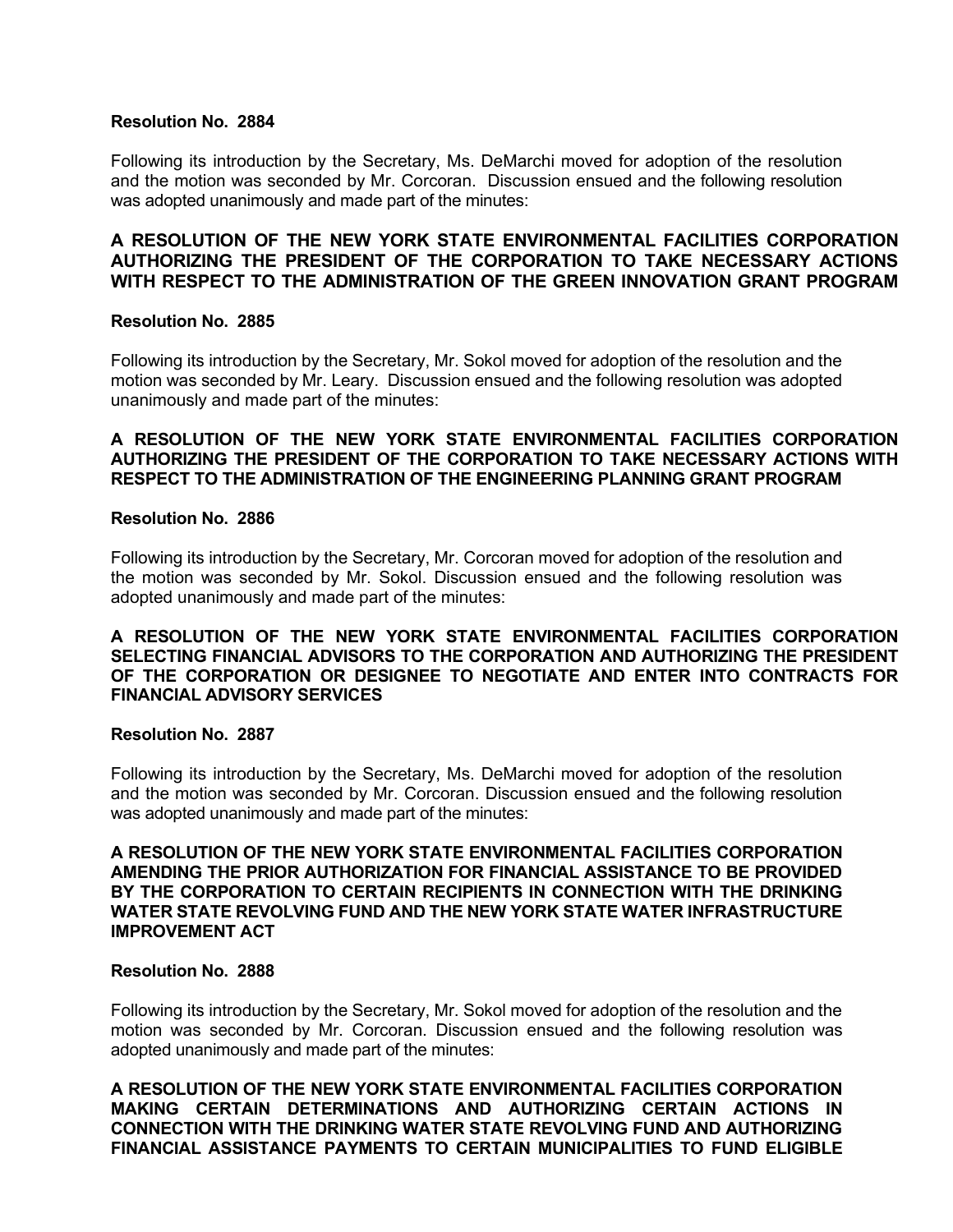## **DRINKING WATER PROJECTS FROM FUNDS APPROPRIATED FOR WATER INFRASTRUCTURE IMPROVEMENT PROJECTS**

#### **Resolution No. 2889**

 Following its introduction by the Secretary, Mr. Sokol moved for adoption of the resolution and the motion was seconded by Mr. Leary. Discussion ensued and the following resolution was adopted unanimously and made part of the minutes:

#### **A RESOLUTION OF THE NEW YORK STATE ENVIRONMENTAL FACILITIES CORPORATION AUTHORIZING FINANCIAL ASSISTANCE PAYMENTS TO SELECTED MUNICIPALITIES TO FUND ELIGIBLE INTERMUNICIPAL WATER INFRASTRUCTURE PROJECTS DRINKING WATER PROJECTS FROM FUNDS APPROPRIATED FOR THE NEW YORK STATE WATER INFRASTRUCTURE IMPROVEMENT ACT**

#### **Resolution No. 2890**

 Following its introduction by the Secretary, Mr. Corcoran moved for adoption of the resolution and the motion was seconded by Mr. Sokol. Discussion ensued and the following resolution was adopted unanimously and made part of the minutes:

## **A RESOLUTION OF THE NEW YORK STATE ENVIRONMENTAL FACILITIES CORPORATION AMENDING THE PRIOR AUTHORIZATIONS FOR FINANCIAL ASSISTANCE TO BE PROVIDED BY THE CORPORATION TO CERTAIN RECIPIENTS IN CONNECTION WITH THE CLEAN WATER STATE REVOLVING FUND**

## **Resolution No. 2891**

 Following its introduction by the Secretary, Ms. DeMarchi moved for adoption of the resolution and the motion was seconded by Mr. Corcoran. Discussion ensued and the following resolution was adopted unanimously and made part of the minutes:

### **A RESOLUTION OF THE NEW YORK STATE ENVIRONMENTAL FACILITIES CORPORATION MAKING CERTAIN DETERMINATIONS AND AUTHORIZING CERTAIN ACTIONS IN CONNECTION WITH THE CLEAN WATER STATE REVOLVING FUND AND AUTHORIZING FINANCIAL ASSISTANCE PAYMENTS TO CERTAIN MUNICIPALITIES TO FUND ELIGIBLE CLEAN WATER PROJECTS FROM FUNDS APPROPRIATED FOR WATER INFRASTRUCTURE IMPROVEMENT PROJECTS**

#### **Resolution No. 2892**

 The By-laws require at least seven (7) days' notice of all resolutions or a majority vote for consideration at a Board meeting. In accordance with that requirement, Resolution No. 2892 required a majority vote of the Directors before it could be considered by the Board for adoption. The Chair called for a motion to introduce the resolution. Ms. DeMarchi so moved. The motion was seconded by Mr. Sokol, then unanimously adopted.

 Following introduction of the resolution by the Secretary, Ms. DeMarchi then moved for adoption of the resolution and the motion was seconded by Mr. Corcoran. Discussion ensued and the following resolution was adopted unanimously on the condition that details of the program would be provided: